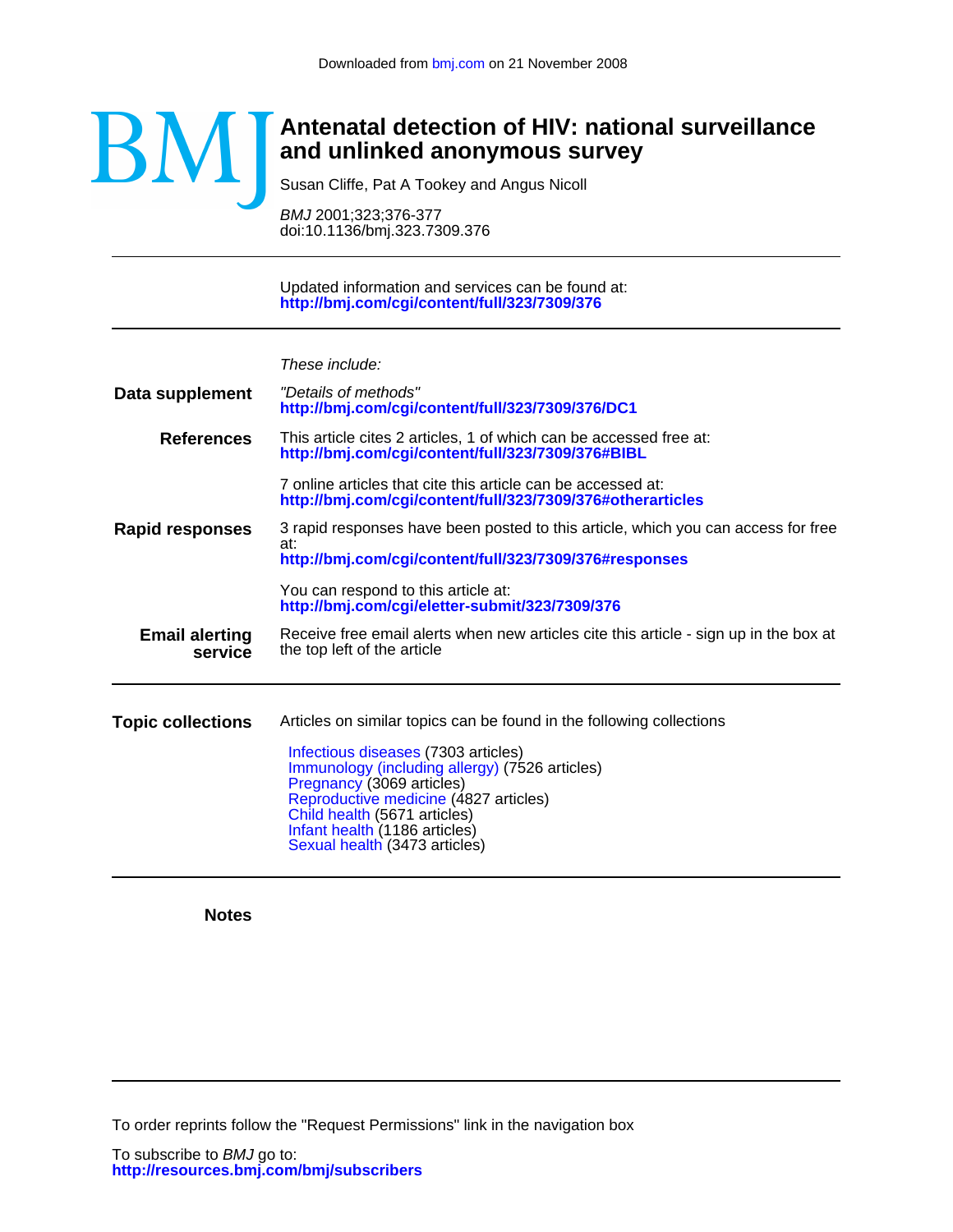MRC Environmental Epidemiology Unit, (University of Southampton), Southampton General Hospital, Southampton SO16 6YD Nigel F Hall *Wellcome research fellow* Catharine R Gale *research fellow* Holly Syddall *statistician* David I W Phillips *professor* Christopher N Martyn *epidemiologist*

Numbers (%) of participants with age related macular degeneration in either eye by use of statins

| Age related macular degeneration* |                       |  |  |
|-----------------------------------|-----------------------|--|--|
| <b>Absent</b>                     | Present               |  |  |
| 276 (78.4)                        | 76 (21.6)             |  |  |
| 26 (96.3)                         | $1(3.7)$ <sup>+</sup> |  |  |
| 302 (79.7)                        | 77 (20.3)             |  |  |
|                                   |                       |  |  |

\*Early or late age related macular degeneration in either eye as determined by the Wisconsin age related maculopathy grading system. †P=0.02 (Fisher's exact test) for macular degeneration versus none.

a clinic at the Northern General Hospital, Sheffield, and 392 (95% of those interviewed) attended, where stereoscopic photos of both fundi were taken. Photographs were graded by one observer (NFH), who was unaware of the participants' drug history, against standard images using the Wisconsin age related maculopathy grading system.3 We excluded 12 participants who had non-age related degenerative macular changes and one participant who was taking part in a trial of statins. The analyses that follow are therefore based on 379 participants.

Of the 379 subjects, 27 (7%) reported taking statins and 77 (20%) had some evidence of macular degeneration. Age related macular degeneration was more common among the participants who did not take statins (see table ): 76/352 (22%) of participants who did not take statins showed signs of macular degeneration, compared with only 1/27 (4%) of participants taking statins  $(P = 0.02$ , Fisher's exact test). This is equivalent to an odds ratio for macular degeneration among participants who took statins of 0.14 (95% confidence interval 0.02 to 0.83) compared with those who did not.

A history of coronary artery bypass grafting or angioplasty was associated with macular degeneration. Eight of the 77 participants with macular degeneration (10%) had undergone coronary angioplasty or bypass grafting compared with 13 of the 302 participants (4%) without macular degeneration ( $P = 0.05$ , Fisher's exact test). Not surprisingly, people who had undergone coronary angioplasty or bypass grafting were more likely to have taken statins than those who had not (6/22 (27%) compared with 21/389 (5%) respectively). In a logistic regression model—after adjustment for age, sex, smoking, and history of coronary angioplasty or bypass grafting—the odds ratio for macular degeneration (early

or late) among participants taking statins was 0.09 (0.01 to 0.73) compared with those who did not take the drug.

#### **Comment**

In this survey of men and women aged 66-75 those who took statins had an eleventh the risk of age related macular degeneration (after adjustment for coronary artery disease and smoking) compared with those not taking the drug. The confidence intervals are wide, however, giving an imprecise estimate of the reduced risk. Bias could lead to this association if people with macular degeneration and taking statins were less likely to participate, or people without macular degeneration and not taking statins were more likely to participate, but this seems unlikely.

We suggest three mechanisms that could link statin use with lower risk of macular degeneration. Firstly, statins might prevent the accumulation of basal linear deposit in Bruch's membrane, which occurs with higher concentrations of plasma cholesterol.<sup>4</sup> Secondly, antioxidant properties of statins might protect the outer retina from oxidative damage. Thirdly, simvastatin inhibits endothelial cell apoptosis and preserves ischaemic vasculature,<sup>5</sup> perhaps maintaining a competent vascular supply to the macula.

We thank Sheila Walton and Elizabeth Kelleher, research nurses, for their help with the fieldwork.

Contributors: NFH, CRG, DIWP, and CNM formulated the design of the study. NFH and CRG carried out the fieldwork. HS analysed the data. The paper was written by NFH and CNM, and edited by CNM, CRG, and DIWP. NFH and CNM are guarantors for the paper.

Funding: This study was funded by the Wellcome Trust and the Medical Research Council.

Competing interests: None declared.

- 1 Bressler NM. Age related macular degeneration. *BMJ* 2000;321:1425-7. 2 Pignone M, Phillips C, Mulrow C. Use of lipid lowering drugs for primary prevention of coronary heart disease: meta-analysis of randomised trials.
- *BMJ* 2000;321:983-6. 3 Klein R, Davis MD, Magli YL, Segal P, Klein BEK, Hubbard L. The Wisconsin age-related maculopathy grading system. *Ophthalmology* 1991;98:1128-31.
- 4 Dithmar S, Curcio CA, Le N-A, Brown S, Grossniklaus HE. Ultrastructural changes in Bruch's membrane of apolipoprotein E-deficient mice. *Invest Ophthalmol Vis Sci* 2000;41:2035-42.
- 5 Kureishi Y, Luo Z, Shiojima I, Bialik A, Fulton D, Lefer DJ, et al. The HMG-CoA reductase inhibitor simvastatin activates the protein kinase Akt and promotes angiogenesis in normocholesterolemic animals. *Nature Med* 2000;6:1004-10. *(Accepted 25 June 2001)*

**Antenatal detection of HIV: national surveillance and unlinked anonymous survey**

Susan Cliffe, Pat A Tookey, Angus Nicoll

continued over

*BMJ* 2001;323:376–7



Details of methods are on the BMJ's website

In 1999 national targets were adopted for the universal offer and recommendation of a test for HIV during antenatal care throughout England.<sup>1</sup> This built on earlier initiatives aimed at enhancing maternal diagnosis of HIV infection and reducing perinatal transmission of HIV with appropriate interventions.<sup>2</sup> Substantial improvement in the proportion of maternal HIV infections diagnosed has been reported for much of London, and improvement has been observed more recently for the rest of England.<sup>3</sup> We

used published estimates of rates of vertical transmission of HIV in the United Kingdom to assess whether the target of an 80% reduction in the proportion of vertically infected infants by December 2002 is likely to be achieved.<sup>1</sup>

## **Participants, methods, and results**

We used results from the unlinked anonymous dried blood spot survey to estimate the number of births in